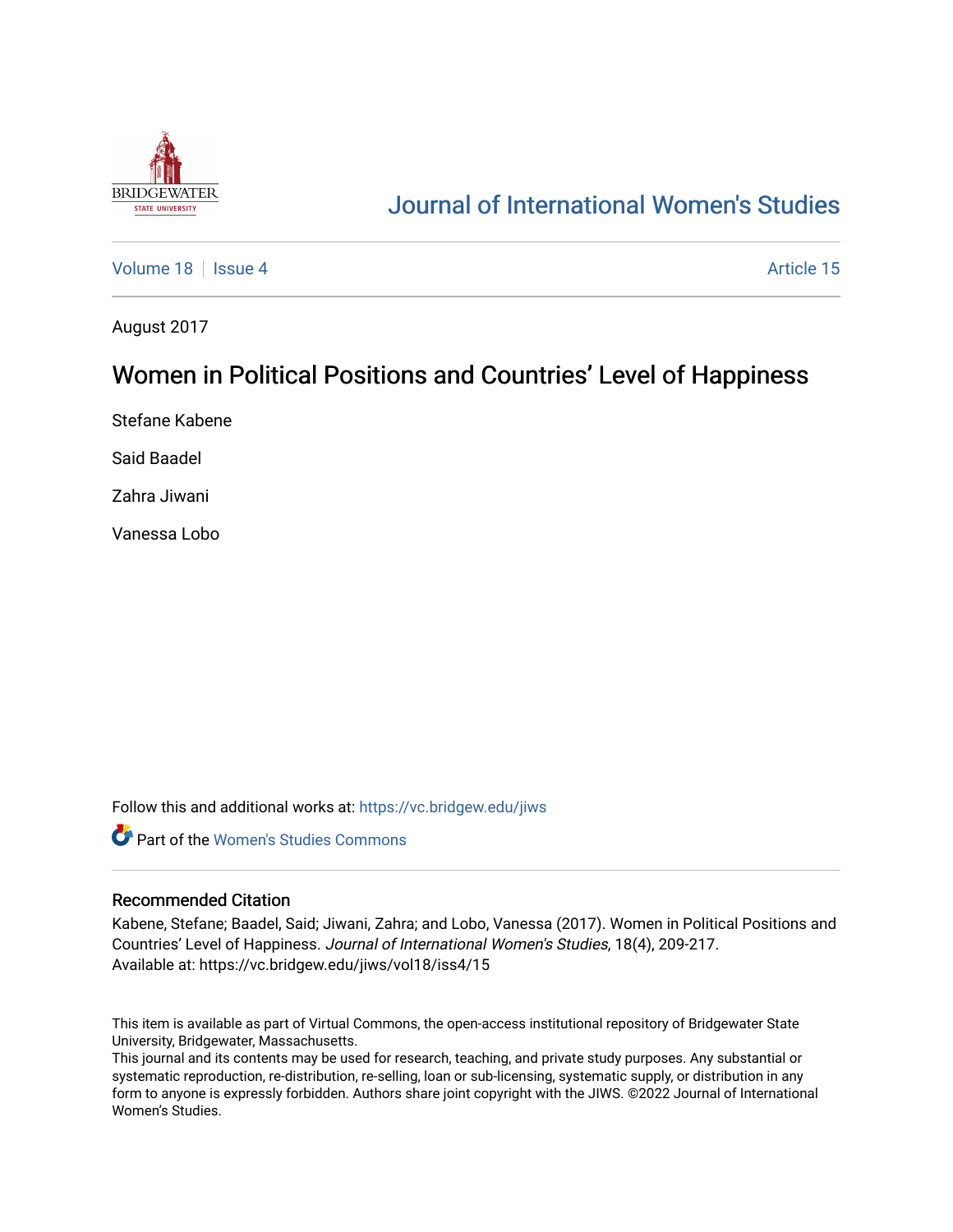#### Kabene et al.: Women in Political Positions - Countries' Level of Happiness

This journal and its contents may be used for research, teaching and private study purposes. Any substantial or systematic reproduction, re-distribution, re-selling, loan or sub-licensing, systematic supply or distribution in any form to anyone is expressly forbidden. ©2017 Journal of International Women's Studies.

## **Women in Political Positions and Countries' Level of Happiness**

By Stefane Kabene<sup>[1](#page-1-0)</sup>, Said Baadel<sup>[2](#page-1-1)</sup>, Zahra Jiwani<sup>[3](#page-1-2)</sup>, Vanessa Lobo<sup>[4](#page-1-3)</sup>

#### **Abstract**

This study discusses the relationship between a country's happiness, and relevant country characteristics including gender inequality, levels of corruption, and the percentage of women in parliamentary positions. The aim of the study is to understand how these variables change according to female representation in political leadership. Secondary source data was collected and correlation analyses were performed between the variables using the SPSS statistical program. Results show that the lower the Gender Inequality Index, the higher the percentage of Women in Parliament Positions and the higher the Happiness Index. Furthermore, the results indicate that a higher number of women in leadership position is associated with a lower corruption level and a higher degree of Happiness. Results suggest that the context in which women reach political positions is characterized by less corruption and gender inequality alongside greater happiness in the country.

*Keywords*: Corruption perceptions index, Glass ceiling, Gender inequality, Happiness index

#### **Introduction**

l

Substantial research and literature has focused on the level of happiness in nations (Helliwell & Wang, 2012; Kalmijn & Veenhoven, 2005; Verme, 2009; Veenhoven, 2012). Most of these studies have looked at how happy citizens are in their countries with regards to health, education, governance, policy and others factors. Kalmijn & Veenhoven's study differed from the above in that it looked at the difference in happiness between nations, meaning, and the degree of divergence in happiness levels from country to country. To our knowledge, no studies have yet explored whether or not a nation having females in political positions is linked to the overall happiness of that country. This paper aims to explore the relationship between a country's level of happiness and gender equality and corruption levels.

In many countries women are still unable to express their capabilities or achieve their status. Gender inequality remains present in societies in general and workplaces in particular (Kathleen, 2014). Today, many countries are making it a priority to fight gender inequality and promote human rights through education and regulations that enforce equal treatment of genders. Women face numerous forms of discrimination such as unequal pay, sexual harassment, and

<span id="page-1-0"></span><sup>&</sup>lt;sup>1</sup> Stefane Kabene is a professor in the School of Business Administration graduate studies at the Canadian University Dubai. He obtained his PhD in Psychology from Laval University, Canada.

<span id="page-1-1"></span><sup>2</sup> Said Baadel is a lecturer at the Canadian University Dubai and also a PhD candidate at the University of Huddersfield, UK.

<span id="page-1-2"></span><sup>3</sup> Zahra Jiwani is an assistant professor in Marketing at the Canadian University Dubai. She obtained her PhD at the International School of Management in Paris, France.<br><sup>4</sup> Vanessa Lobo is a visiting assistant professor in the School of Public Health at the Canadian University Dubai. She

<span id="page-1-3"></span>obtained her PhD in Nursing at McMaster University, Canada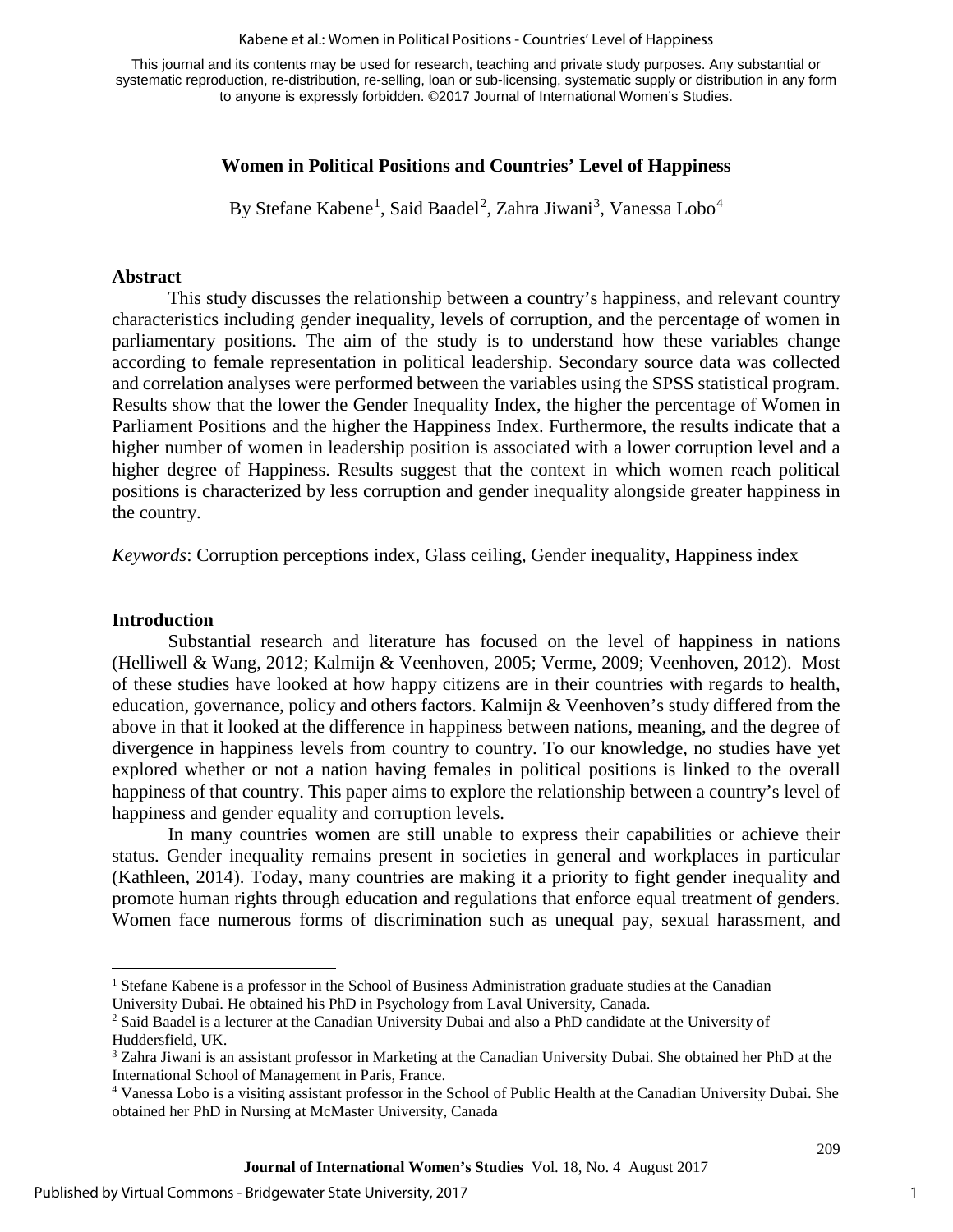promotion obstacles known as the glass-ceiling, where female employees are prevented from reaching higher positions in the workplace.

A study conducted by Helliwell et al. (2016) found that the higher the Gender Inequality Index (GII) the lower the Happiness Index (HI) within a country. The Global Organization of Parliamentarians Against Corruption (GOPAC) also states that in order to reduce corruption, countries should hire more women into the workplace (GOPAC Position Paper, 2014). In this paper, we analyze what we consider to be the most relevant defining variables of countries such as: Corruption Perception index (CPI), Happiness Index (HI), Gender Inequality Index (GII) and the Glass Ceiling Index (GCI) in order to assess how they relate to the percentage of females present in parliamentary positions around the world. We chose to study women in parliamentary positions because we hypothesize that women in high leadership positions can increase the overall happiness of a country because empowering them brings them more happiness individually. According to Rosenbluth, the share of women in Parliaments has steadily increased in the last 15 years. In 2000, it was 13.1% and by 2015, the number had reached 22% (Rosenbluth et al., 2015).

The principal objective of this research is to explore and present the relationship between the number of females in political leadership and gender inequality, corruption and happiness. We begin with an overview of gender inequality to elaborate on the research hypotheses and methodology for the study. This is followed by a review of the literature, the development of exploratory hypotheses, and finally presentation of the results, analysis and discussion.

#### **Theoretical Framework**

Gender equality is accomplished when people are able to access and enjoy equal rewards, resources, and opportunities regardless of their gender. In the last few years, many countries have focused on improving their efforts towards achieving gender equality, especially in the education sector (Tyson, 2015). Unfortunately, women on average still earn less than men and are less likely to succeed in their careers (Tyson, 2015). Several objectives need to be achieved in order to maximize gender equality in the workplace. Firstly, workplaces need to provide women and men in similar positions with equal pay, equal participation opportunities and equal chances of promotion (Tyson, 2015). However, gender equality in the workplace does not only revolve around "equal pay" or "equal chances of promotion" (Gregory, 2003; Pachetta et al., 2013).

Gender inequality is a global problem and a key contributor to continuous poverty. There are direct economic and social costs involved when women and men do not have equal access to resources and equal chances. (Karoui et al., 2015).

In a study aimed at assessing workplace characteristics of inequality in 21 countries Pettit and Hook's (2009) show that no country took into account all potential factors. For instance, it was shown that Italy ranked first in wage equality but 20th in terms of the percentage of employed women. Sweden ranked first on the number of women at work, but 14th in terms of women having full time jobs. The authors stated that in order to further understand how gender inequality functions in the workplace it is crucial to consider the country's family policies and how it affects the division of labor. For example, while some countries supported working women publicly by providing child care, countries such as the United States have only private solutions to child care.

The gender inequality in many workplaces has resulted in what is called "Glass Ceiling"; a situation where female managers would attain a management level above which they cannot rise, even with clear paths of promotion. They believed that one of the main reasons behind this discrimination is the perception that women are too "emotional" to handle top positions and that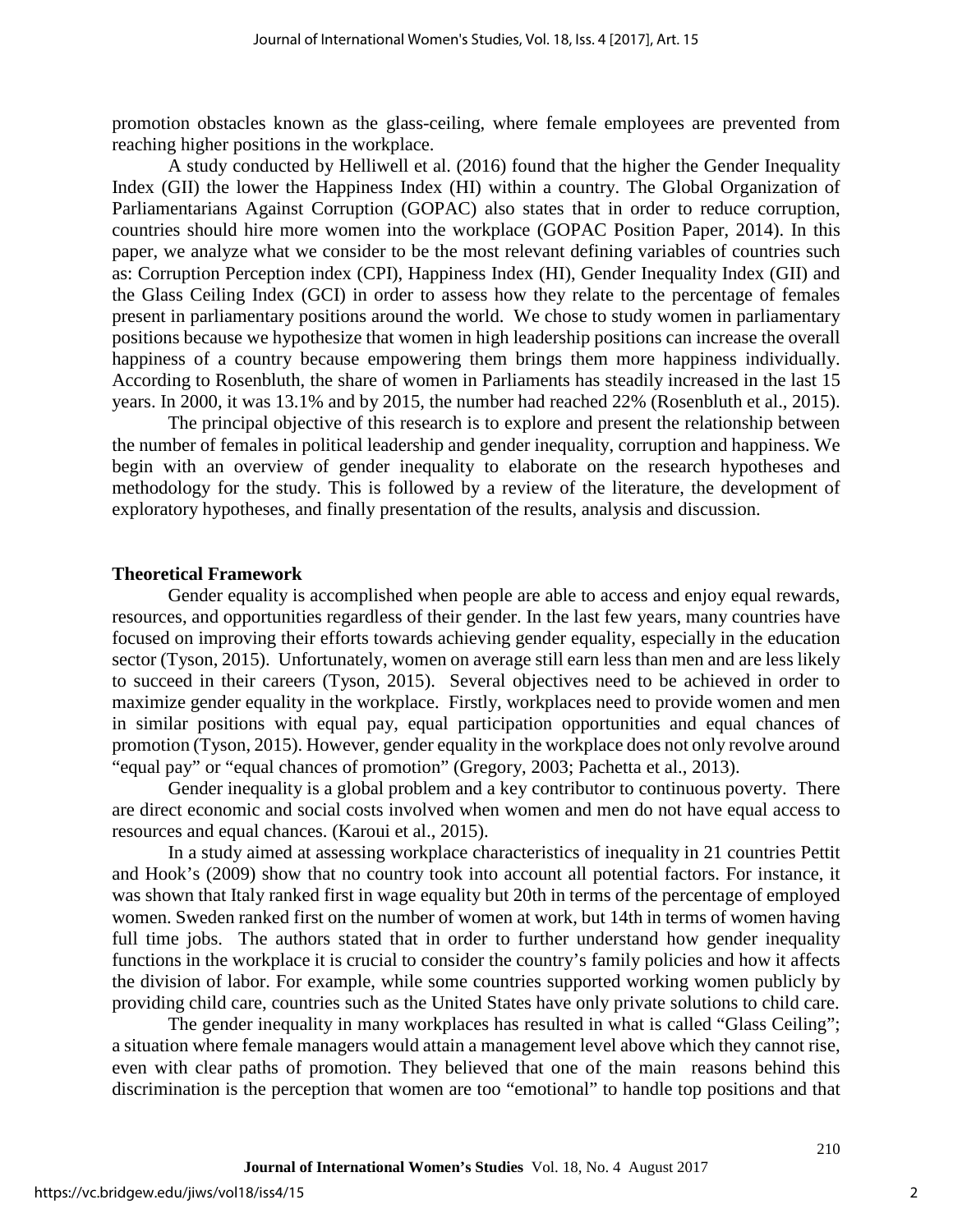top positions require more masculine traits such as being assertive, aggressive, controlling, and competitive (Hennessey et al., 2014).

The latest Glass-ceiling Index for 2015 in 25 countries shows which countries give women the best opportunity in society. The Index includes data on labor-force participation, higher education, pay, maternity rights, and child care costs. The scores in the Glass-ceiling Index (GCI) vary from 0 to 100; 100 being the best. Finland is at the top of the list with a score of 80.0 whereas South Korea was on the bottom of the list with a score of 25.6. The results show that Nordic countries are doing well in terms of labor-force participation and educational attainment. Women in those countries tend to make up a high percentage of parliamentary positions. Surprisingly, although Sweden and Finland were the first countries that allowed women to stand for election and vote, women still had a lower pay than men, with a gap of 15% and 18.7% respectively. On the other hand, Japan and South Korea scored the lowest GCI of 20 and 15.5 respectively. In those countries, there are few female leaders, and a large pay gap; for instance, in South Korea the pay gap is 36.6%.

A study conducted to investigate the number of women in the labor force and government found that a higher rate of women in the labor force was associated with lower levels of perceived corruption (Jha and Sarangi, 2015).

The GOPAC's Women in Parliament Network (GOPAC, 2016) concluded that if corruption is to be reduced, countries should enable female participation in politics and take steps to raise political transparency along with strong penalties for corruption and greater parliamentary oversight. Rwanda, for example, is the only country in the world to have a majority of female parliamentarians; about 63.8% were women parliamentarians in 2013. As the proportion of women parliamentarians increased. In 2013, Rwanda scored 53 on its CPI hence ranking them as the 49th least corrupt country out of the 177 countries that were surveyed. This may be a result of increased women parliamentarians. A country's score in CPI indicates the perceived level of its corruption on a scale from 0-100, 0 meaning the country is highly corrupted, and 100 meaning the country is perceived to be transparent and honest.

On a yearly basis, the World Happiness Index (HPI) surveys a great number of people from different countries around the world, in order to assess their levels of happiness. The results of the survey are then compared against six other variables that are related to the Happiness Index such as: Level of gross domestic product (GDP), generosity, life expectancy, social support, corruption and freedom. Later, all the results are compared to the "Dystopia", (an imaginary country where everyone is assumed to be extremely miserable) that acts as a benchmark in order to graph the results (Helliwell et. al, 2016). The sample size from each country is between 2,000 and 3,000 allowing a confidence interval of 95%. For 2016, the results show that the countries that scored the highest on the Happiness Index were Denmark, Switzerland, Iceland and Norway respectively. The unhappiest countries were Afghanistan, Togo, and Syria.

According to the Happiness Index report, the ranking of those countries based on their Happiness Index only shows whether they are ready to pursue the United Nation's Sustainable Development goals including: improving healthcare, increasing the level of education, ending poverty, and ultimately achieving gender equality. For the first time, the World Happiness Report has focused on measuring and understanding the consequences of inequality in the distribution of wellbeing among countries and different regions. Unlike the previous reports, the authors are now arguing that the inequality of well-being gives a much better and broader measure of inequality. It was concluded that people live happier lives when they are living in societies where there are less inequality.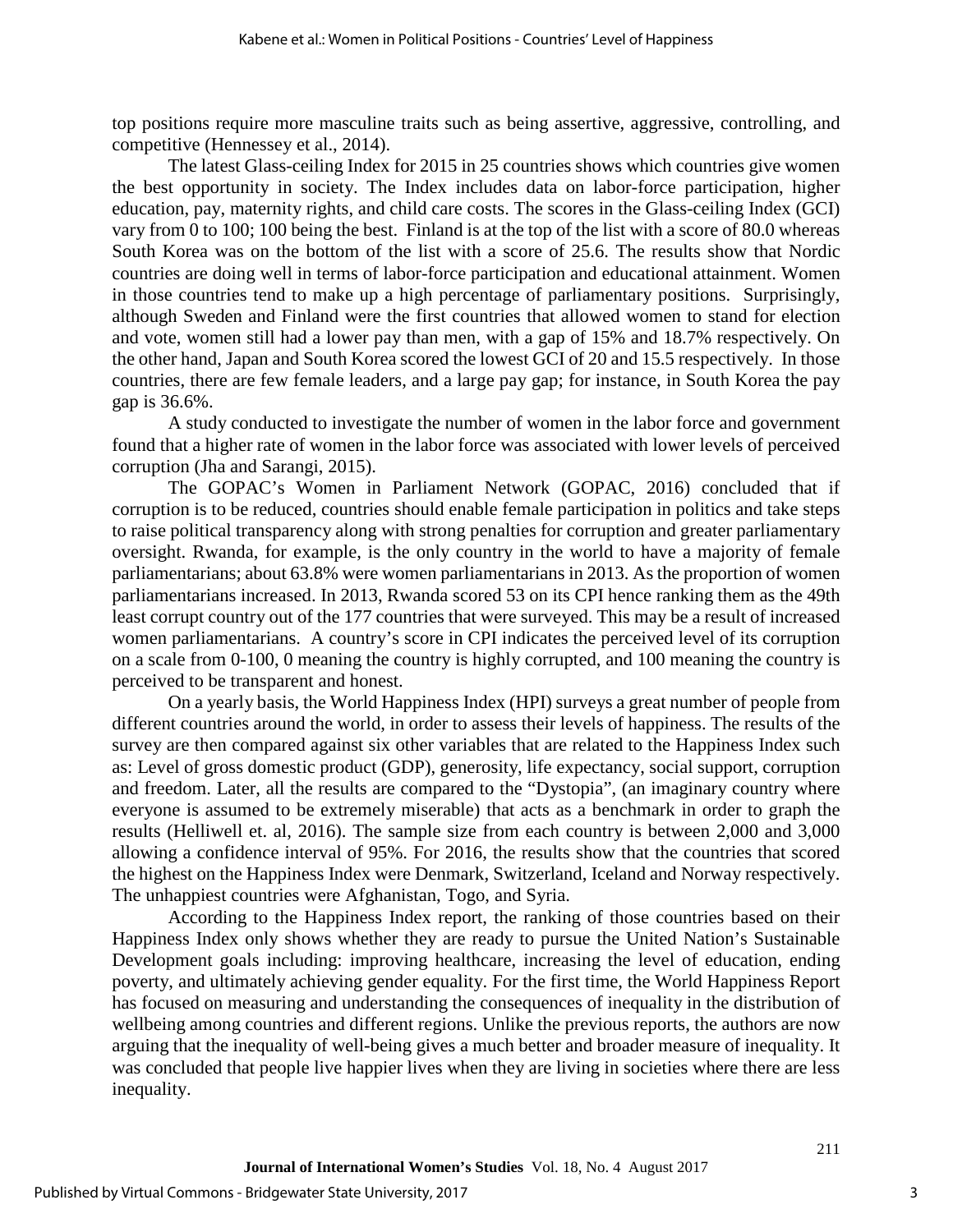The Corruption Perception Index is usually based on the opinions of experts of public sector corruption with a poor score being a sign of extreme bribery, lack of punishment for corruption and institutions who usurp their citizen's needs. The CPI was created and used by Transparency International, an international nongovernmental organization established in 1993 with the aim of bringing together business, civil society, and government structures to combat corruption (Letki, 2016). The CPI is calculated using data from 17 different surveys or assessments produced by 13 organizations. All sources measure the overall extent of corruption (frequency and/or size of bribes) in the public and political sectors, and all sources provide a ranking of multiple countries

## **Hypothesis Testing**

In this paper, the following four hypotheses will be tested:

- H1: The lower the gender inequality the higher the percentage of women in parliament positions H2: The higher the corruption perception  $(100 =$  least corrupted), the higher the percentage of women in parliament positions.
- H3: The lower the gender inequality, the higher the happiness index.
- H4: The higher the corruption perception, the higher the happiness index .

## **Methodology**

Data for the corruption perception index, gender inequality, women in parliament, and the happiness index has been collected from websites including: Transparency.org, Happiness Index Report, Economist.org, and Inter-Parliamentary Union site IPU.org. Correlations were run for each one.

## **Results**

As mentioned above, the main objective of this study is to describe the context in which the role of females in leadership positions takes place. This was done by assessing the relationship between the percentage of Women in Parliament Positions (WPP) on one hand and the Gender Inequality Index (GII), Corruption Perception Index (CPI), Happiness Index (HI) on the other hand.

In order to assess the relationships between the different variables, we ran a Pearson linear correlation to calculate r and p. The average and standard deviation has also been computed for each of the variables as highlighted in table 1.

|                           | GП      | WPP     | <b>CPI</b> | HІ       |
|---------------------------|---------|---------|------------|----------|
| Mean                      | .33250  | 21.275  | 46.77      | 5.57017  |
| <b>Standard Deviation</b> | .184560 | 11.7665 | 21.610     | 1.148684 |
|                           | 108     | 108     | 103        | 101      |

4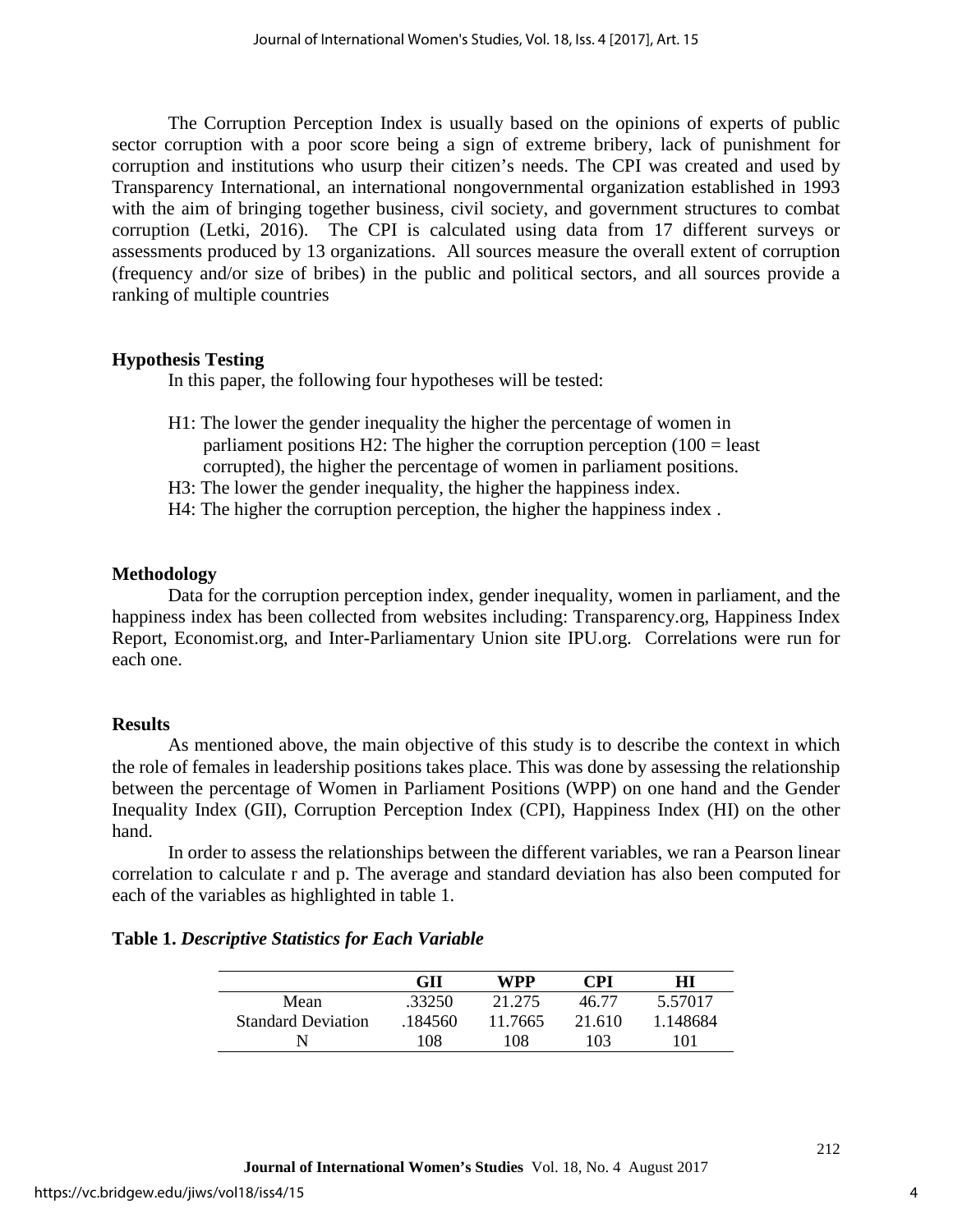For the first hypothesis: "The lower the gender inequality the higher the percentage of women in parliament positions" our results show (Figure I) a significant negative correlation between the WPP and the GII ( $r=-.410$ ,  $p<0.01$ ).



This suggests that countries having fewer women in parliament have a higher index of inequality. When gender inequality exists, it impacts the access women have to higher political positions.

The results for the second hypothesis (Figure II) "The higher the corruption perception, the higher the percentage of women in parliament positions" indicate a positive correlation between the CPI and the WPP ( $r = .322$ ,  $p < 0.001$ ).



This suggests that in countries with fewer women in positions of political leadership, corruption is perceived as being high. This correlation shows that the higher the number of women in parliament positions, the lesser the corruption in a country.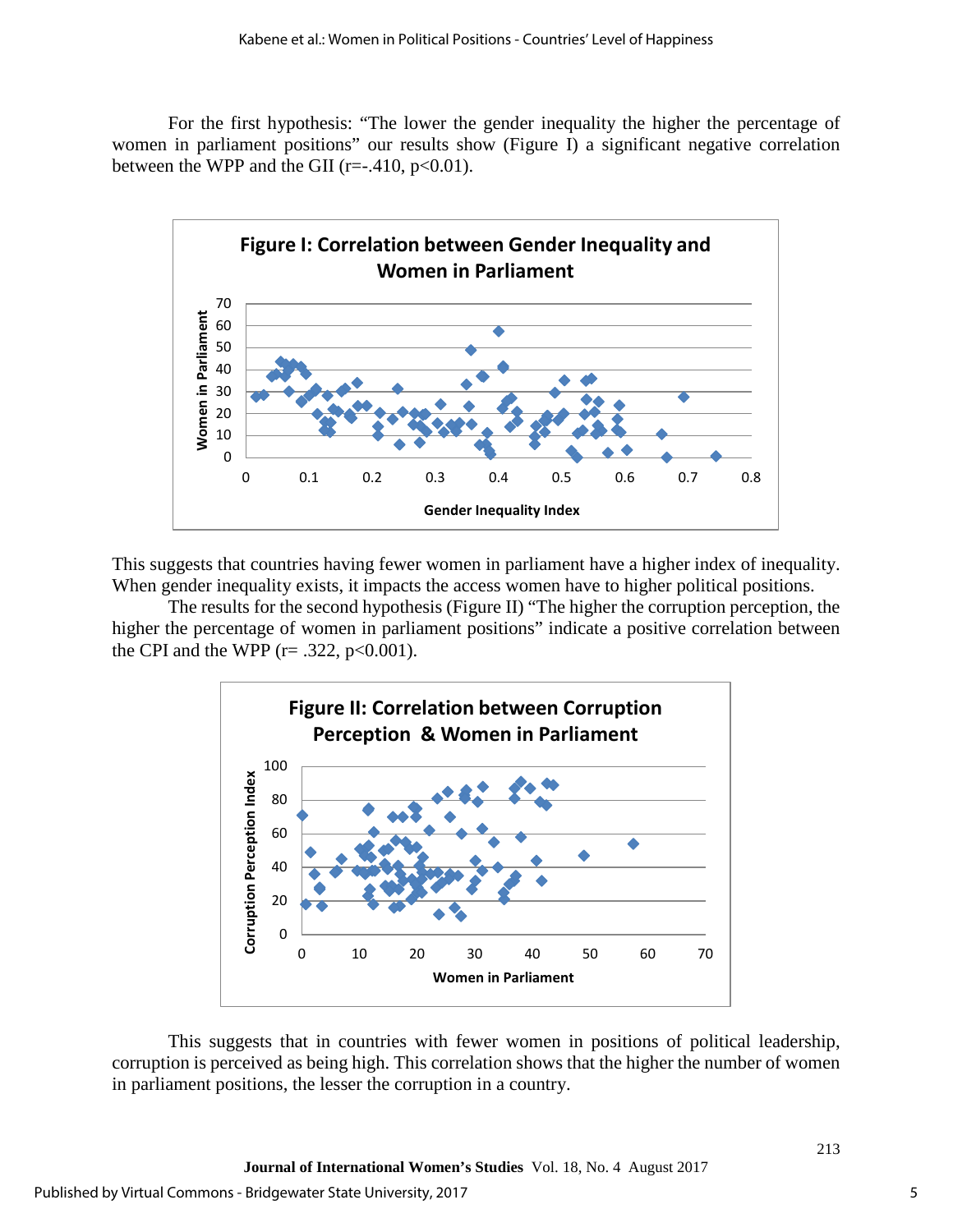The result for the third hypothesis "The lower the gender inequality, the higher the happiness" is highlighted below in (Figure III). This shows a very strong negative correlation between GII and HI ( $r = -0.702$ ,  $p < 0.000$ ) suggesting that countries where people feel happier are those where gender equality is the strongest. This means that the higher the gender inequality in a country, the less happy the population seems to be.



Finally, results regarding the last hypothesis, "The higher the corruption perception, the higher the happiness index" are shown below in (Figure IV).



There is a very strong and significant positive correlation between CPI and happiness (r=.745 and p<.000). Remember that a high CPI score indicates a low corruption explaining the positive correlation. This suggests that countries where corruption is perceived as low people seem to be happier.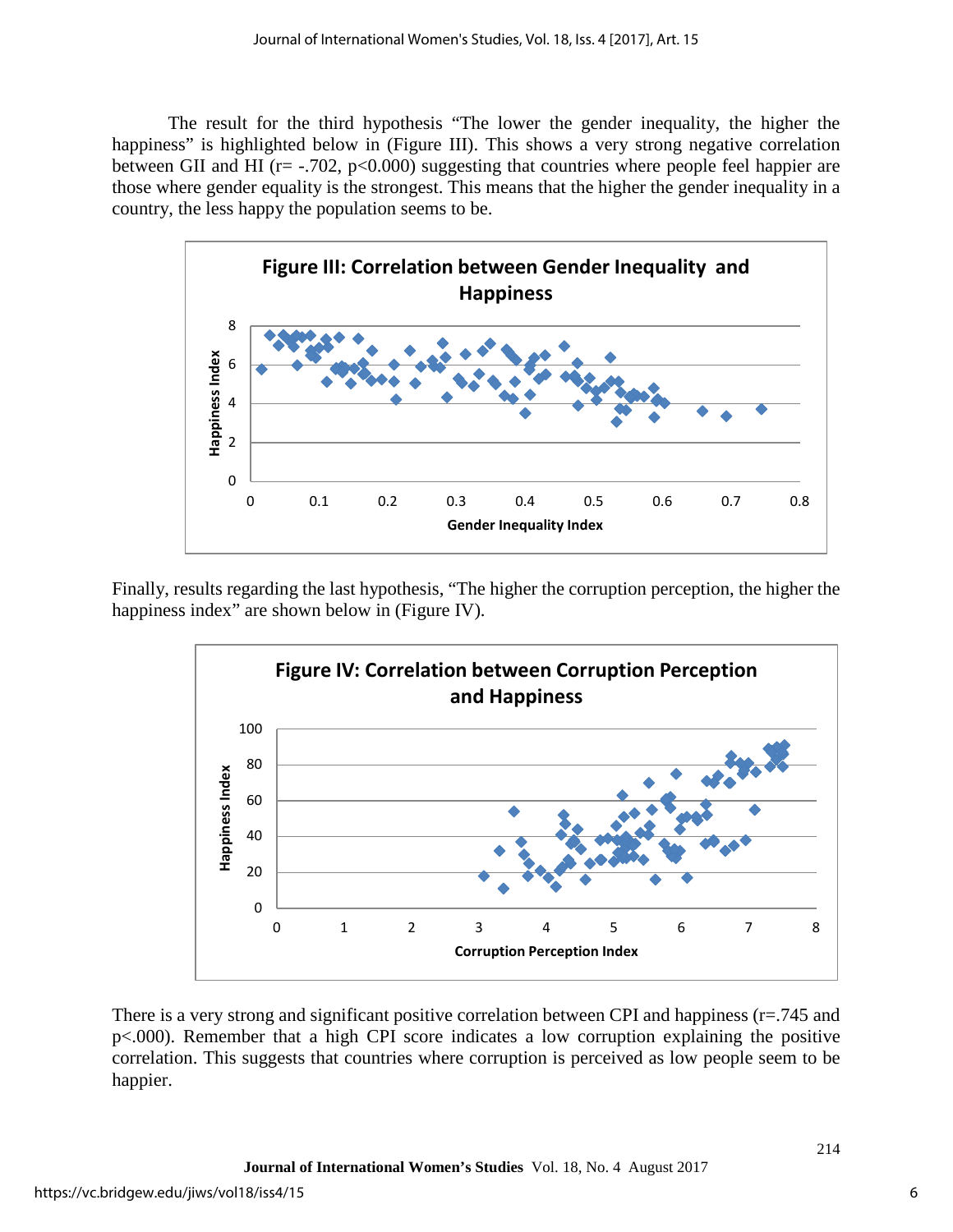#### **Discussion**

Our goal was to assess how some variables could relate to the number of women in parliament. These variables were: Gender Inequality Index (GII), Corruption Perception Index (CPI), and Happiness Index (HI). Our results suggest that countries having more perceived corruption and gender inequality have fewer women in political parliamentary positions. This could be explained by the fact that countries where an ethical attitude exists as reflected by the CPI are fairer by giving an equal opportunity to both men and women.

Across countries, there is a disparity in societal roles between genders. In some societies the assumption that men and women could not be equal in the workplace prevails. Gender equality is accomplished when people are able to access and enjoy equal rewards, resources, and opportunities regardless of their gender. Where gender inequality exists, it is generally women who are excluded or disadvantaged in relation to decision-making and access to economic and social resources. Consequently, a critical aspect of stimulating gender equality is the empowerment of women, with a focus on identifying and redressing power imbalances and giving women more autonomy to manage their own lives. As seen in the findings, an unexpected yet positive finding is that this initiative is also related to greater well-being in society. Thus, gender equality is essentially linked to sustainable development and is fundamental to the realization of human rights. Gender inequality is a global problem, as it is a key factor of continuous poverty. When women and men do not have equal access to resources and equal opportunities, there are direct economic and social costs (Karoui et. al., 2015). These largely affect women but also have consequences for their children, communities, and the countries in general.

When discussing gender equality in countries, we should also take into consideration its relationship to happiness levels in these countries. According to our results, the lower the Gender Inequality rates the higher the happiness. The results show that the lower the corruption in a country, the higher the number of females in Parliament positions. This could suggest that countries where ethical behavior exists, give women a greater chance of success. As well, women being more co-operative and risk-adverse are less likely to accept bribes or to indulge in corrupt practices, as they will perceive these actions as illegal (Turgut and Rajib, 2012). Happiness seems to co-exist with ethical behavior and equality between genders.

## **Conclusion**

This study explores the relationship between having females in political power positions, and country variables such as gender inequality, corruption, and happiness. Our results suggest that countries with the highest degree of gender inequality and corruption give women a lesser chance to occupy positions of leadership. Furthermore those same countries seem to be less happy, suggesting that where inequality and corruption co-exist there is a feeling of unhappiness by the population. In some countries, women are reaching the same level of power as men. It is not surprising that the countries that allow women and men to have similar shares of power and leadership are developing most successfully. This gender equality could lead to less social tension and conflict and thus lead to stronger feelings of happiness.

Following our results we can only emphasize the importance of promoting countries' gender equality and ethical behavior. After all it seems to be the path to population satisfaction, growth and happiness.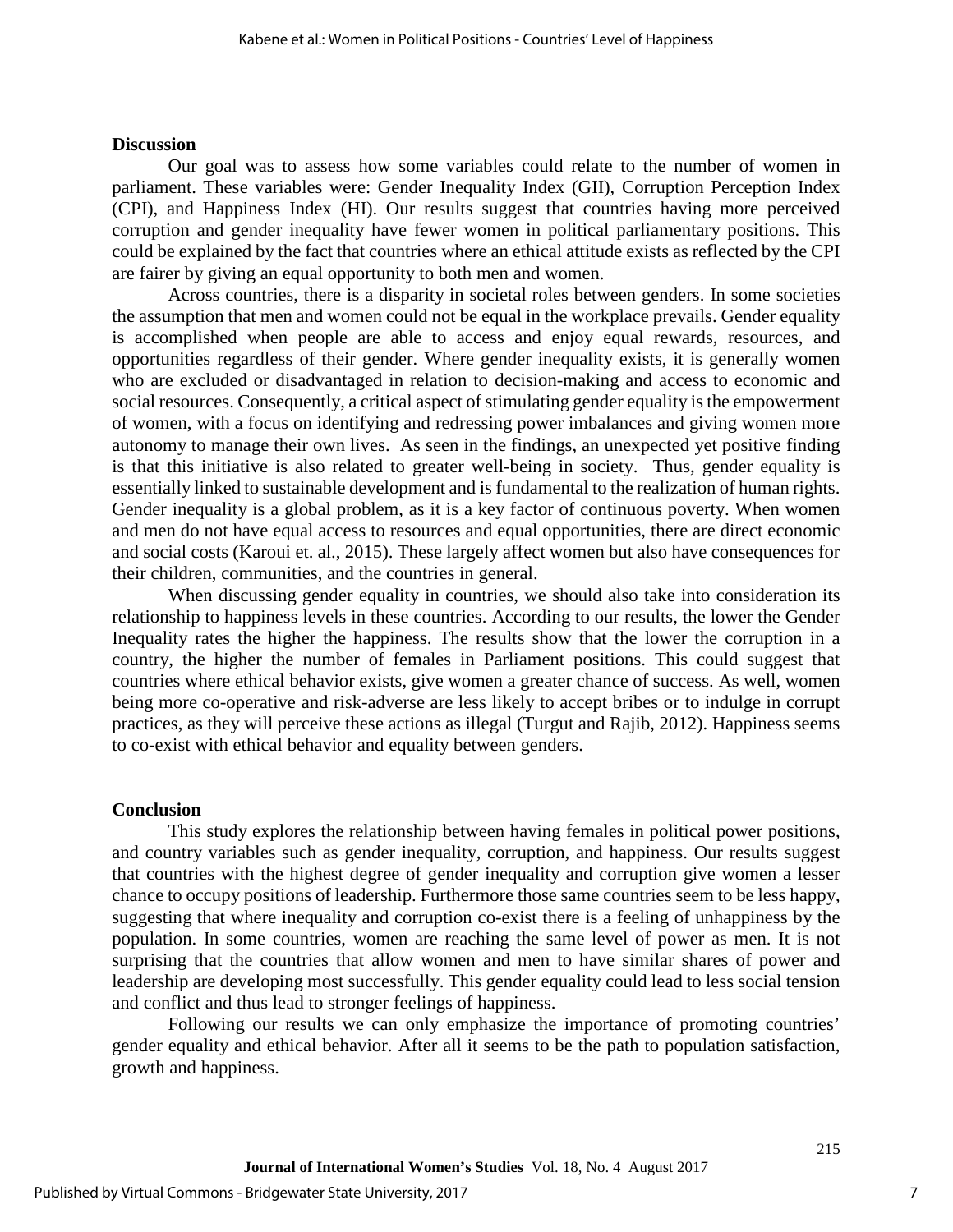## **References**

- Corruption Perception Index. (2016). Governance Assessment Portal.
	- http://www.gaportal.org/global-indicators/corruption-perceptions-index
- GOPAC Position Paper. (2015) Global Organization of Parliamentarians Against Corruption: 2014-2015 Annual Report. Available online: http://gopacnetwork.org/
- Gregory, R. (2003). Women and workplace discrimination: overcoming barriers to gender equality. Piscataway, NJ: Rutgers University Press.
- Helliwell, J., Layard, R., & Sachs, J. (2016). World Happiness Report 2016, Update (Vol. I). New York: Sustainable Development Solutions Network. Available at: http://worldhappiness.report/
- Helliwell, J., Wang, S. (2012). The State of World Happiness. In Helliwell, J. F., Layard, R., & Sachs, J. (Eds.) The world happiness report, Chapter 2, Earth Institute, Washington, USA.
- Hennessey, S. M., MacDonald, K., Carroll, W. (2014). Is there a "Glass Cliff or a Solid Ledge for Female Appointees to the Board of Directors? *Journal of Organizational Culture, Communication and Conflict*, 18(2), 125-139.
- Jha, C., Sarangi, S. (2015). Do women in power have an impact on corruption? International Growth Centre. Available at: http://www.theigc.org/blog/do-women-in-power-have-animpact-on-corruption/
- Kalmijn & Veenhoven. (2005). Inequality of Happiness in Nations. *Journal of Happiness Studies*, 6, 351-355
- Karoui, K. Feki, R. (2015). The Effect of Gender Inequality on Economic Development: Case of African Countries. *Journal of the Knowledge Economy*.
- Kathleen, G. (2014). Unequal Pay: The Role of Gender. Honors Theses. Paper 205.
- Klasen, S. (2002), Low Schooling for Girls, Slower Growth for All? Cross-country Evidence on the Effect of Gender Inequality in Education on Economic Development, *World Bank Economic Review*. 16(3), 345-373.
- Letki, N. (2016) Corruption perceptions index (CPI). International public sector evaluation. Encyclopedia Britannica. Available at: https://global.britannica.com/topic/corruptionperceptions-index
- Parcheta, N., Kaifi, B., & Khanfar, N. M. (2013). Gender inequality in the workforce: A human resource management quandary. *Journal of Business Studies Quarterly*, 4(3), 240-248.
- Pettit, B., Hook, J.L. (2009). Gendered Tradeoffs: Women, Family, and Workplace Inequality in Twenty-One Countries. *International Sociology Journal*. 27(2).
- Rosenbluth, F, Kalla J, Teele D. (2015). The Female Political Career. Available at: http://www.academia.edu/16087384/The Female Political Career
- The Glass-ceiling Index (2015). The Glass-ceiling Index: Where is the best place in the world to be a working woman? The Economist. Available at:
	- http://www.economist.com/blogs/graphicdetail/2015/03/daily-chart-1
- Transparency International. (2015). Corruption Perceptions Index. Available at: http://www.transparency.org/cpi2015
- Turgut, G., Rajib, S. (2012). Perception and understanding of bribery in international business. *Journal of Ethics & Behavior*. 22(5), 333-348.
- Tyson, L. D. (2015). Promoting Gender Parity in the Workplace. McKinsey Global Institute.
- Verme, P. (2009). Happiness, Freedom and Control. *Journal of Economic Behavior & Organization*, 71, 146-161